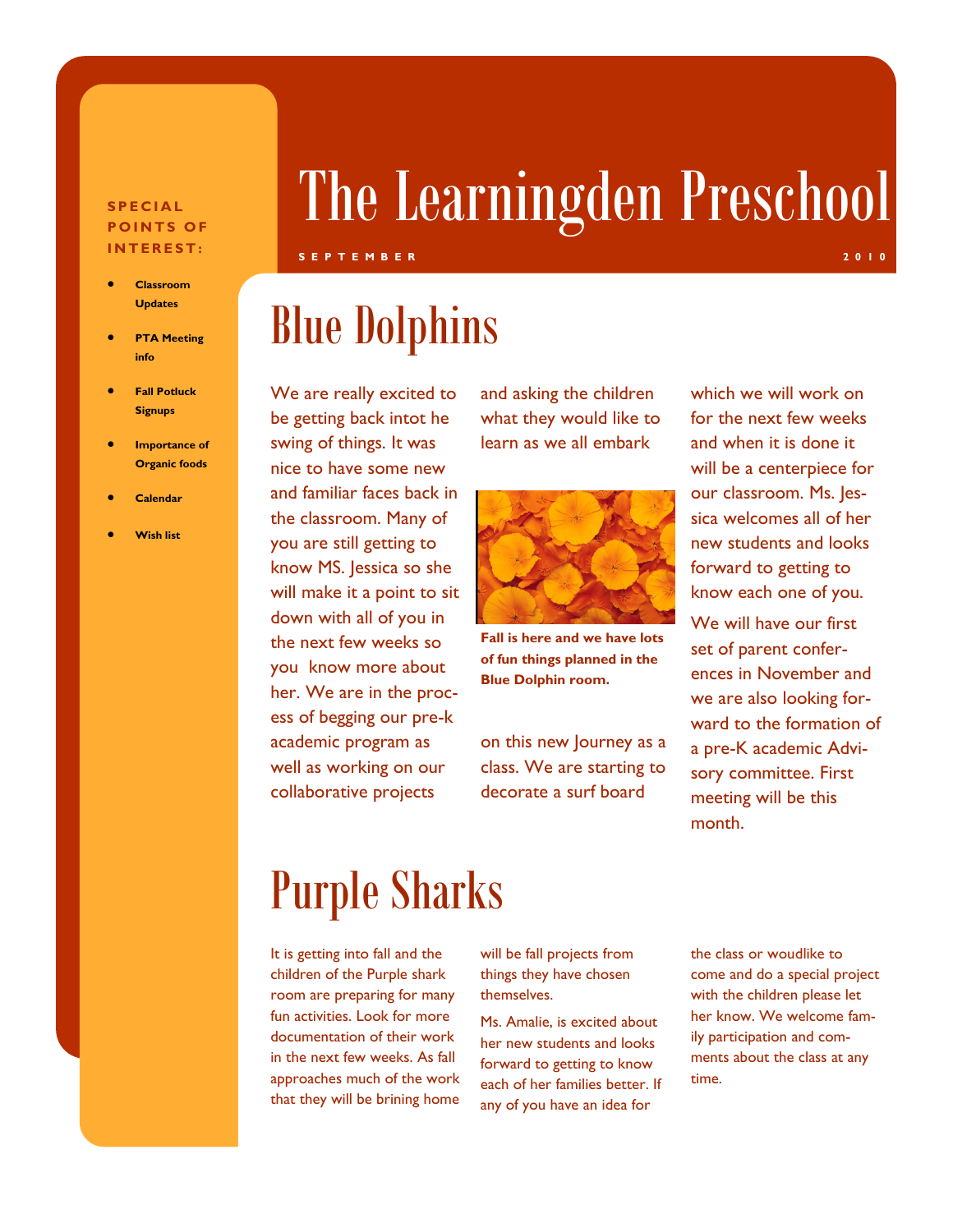### **P A G E 2**



**The Children are learning more every day about how to use class materials.** 

### *"The Most wasted day is the one without laughter" E,E Cummings*

# Rainbow Fish

Welcome all new and returning families. All the children in the Rainbow Fish room are preparing to start the new year because this room is new for many of them it will take a few weeks to really start getting going. Ms. June is looking forward to starting some great fall activities and if you have not checked out the light room documentation please do so it is in the hallway. The children in this room will be focusing this month on getting

to know one another and communicating with their peers. All of the children are learning to talk more and with that comes some great communication milestones the first of which is using words to communicate feelings and deal with frustrations. The children so far have loved the stations and we already have some great works of art coming from that room.

This is a small class and all of the children are very close and have really started to work both collaboratively and independently very well. Ms. June welcomes you to speak with her at any time if you have questions or would like to know anything about classroom activities aside from what is on the board. Look forward to even more communication about your child both written and verbally in the coming weeks.

# Green Turtles

We would like to welcome all of our new Green turtles. It has been a really fun couple of weeks and now that the children are learning classroom routines look for more documentation and communication from Ms. Magaly and Ms. Brandi. They green turtle room will be doing some great projects for fall very soon and you will be seeing more of

your child's work coming home in the coming weeks. Magaly and Brandi are really big on communicating with all of you so if there is a way that we can improve our communication don't hesitate to ask and we hope all of you will attend our Fall potluck and open house. It is a great opportunity to look around the classroom and see all of the

work your children have done. Parents please remember to leave a package of diapers for your child that way you do not have to remember them as frequently. Also if you bring a new Sippy cup or lunch box please make sure that your child's name is written on it or let us know so we may properly mark your child's belongings.

*"All things are bound together, all things Connect"*



### PTA and Pre K Advisory Committee

We understand that all of you are busy but if you are interested in joining the PTA this year it is not to late. The next Meeting will be held on Sept 17th from 4:30– 5:30. We will be discussing goals for the year and you will have the opportunity to sign up

for a committee based on your interests and talents.

We are also forming a Pre-K academic advisory committee to help make the Learningden Pre-k class the best that it can be. If you have children that have been through the program or there are specific goals or expectations that you have for your pre-K child it would be great if you could come

and join this important group. We will meet

Friday Sept 24th from 4:30 –5:30, We think this will be a fun and collaborative experience for the whole family to work as a true part of their child's classroom. Ms. Jessica looks forward to all of your input.

**T H E L E A R N I N G D E N P R E S C H O O L**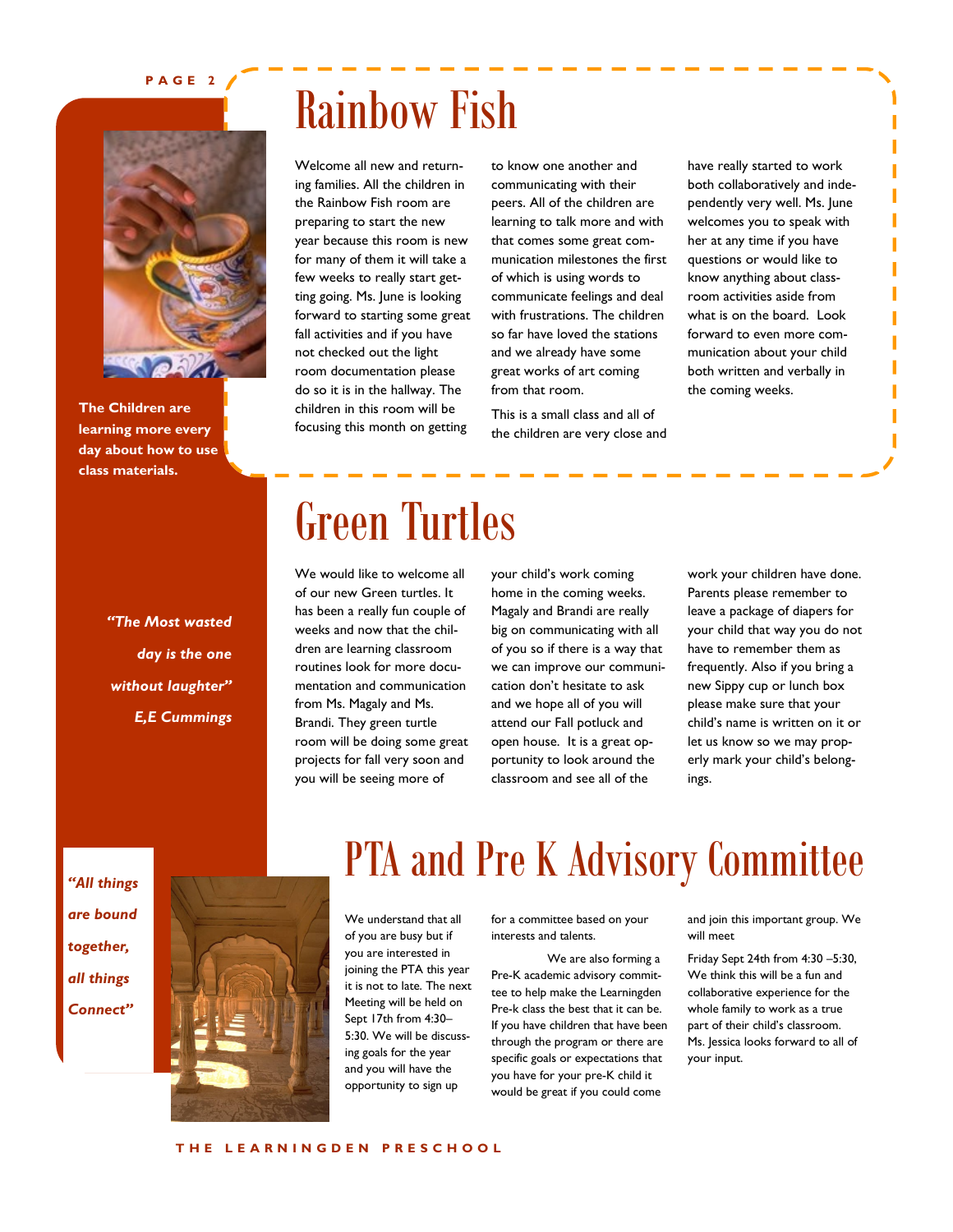### Calandar



Sept 2nd– Learningden at First Thursday 5:00-8:00pm Sept 6th– No school Sept 10th– Pizza Friday Sept 17th– PTA Meeting

Sept 18th—Cottage baby Fair Sept– 21st Guardian workshop 6:00-8:00 Child care and dinner provided. Sept 24th– Pre-K **What is happening this month at the Learningden**

Academic Advisory Committee 4:30-5:30

#### Save the date

Friday Oct 8th 5:30-7:30– Fall potluck and open house Sign ups will be up Sept 20th.

### Wish List

for your children.

why naming both is so important for the welfare of your children. \*Know why naming a guardian in

\*Complete legal documents nominating long-term and short-term

your will is not enough.

Fall decorations Beads Pipe Cleaners Turkey– for the kids to make for potluck Pumpkin Pie Mix or items White Foam Ghosts from Michaels Projector for the light room

\*Select the people you want to care \*Learn the difference between long -term and short-term guardians and *"One Person caring about another represents life's greatest value" -Rohn*

# Child Guardian Parent Workshop

The Learningden Preschool and Sean Mason Law firm is proud to sponsor A child Guardian parent workshop Sept 21st from 6:00- 8:00pm . We understand that many of you don't want to think about anything happing to you or your spouse but imagine how hard it would be on your children if arrangements are not made. Sean Mason has come up with a guardian packet for free that helps guide families in making decisions about guardianship for their families. Please download the Packet prior to the workshop and RSVP to ensure enough food and staffing.

Some of the workshop will include covering the following topics:

\*Identify key criteria for choosing a guardian.

Guardian Workshop information Cont-

#### guardians.

\*Complete a confidential legal document excluding someone from being a guardian.

\*Gain peace-of-mind that your children will be well taken care of.

There is no charge for this workshop and it will be open to Learningden Families as well as the Public. Invite friends, family members,

and anyone else that you think might benefit from gaining this valuable information. That night the Learningden Preschool will be providing art activities, dinner, and fun for the children.



**Parent and community Workshop Sept 21st 6:00-8:00pm**